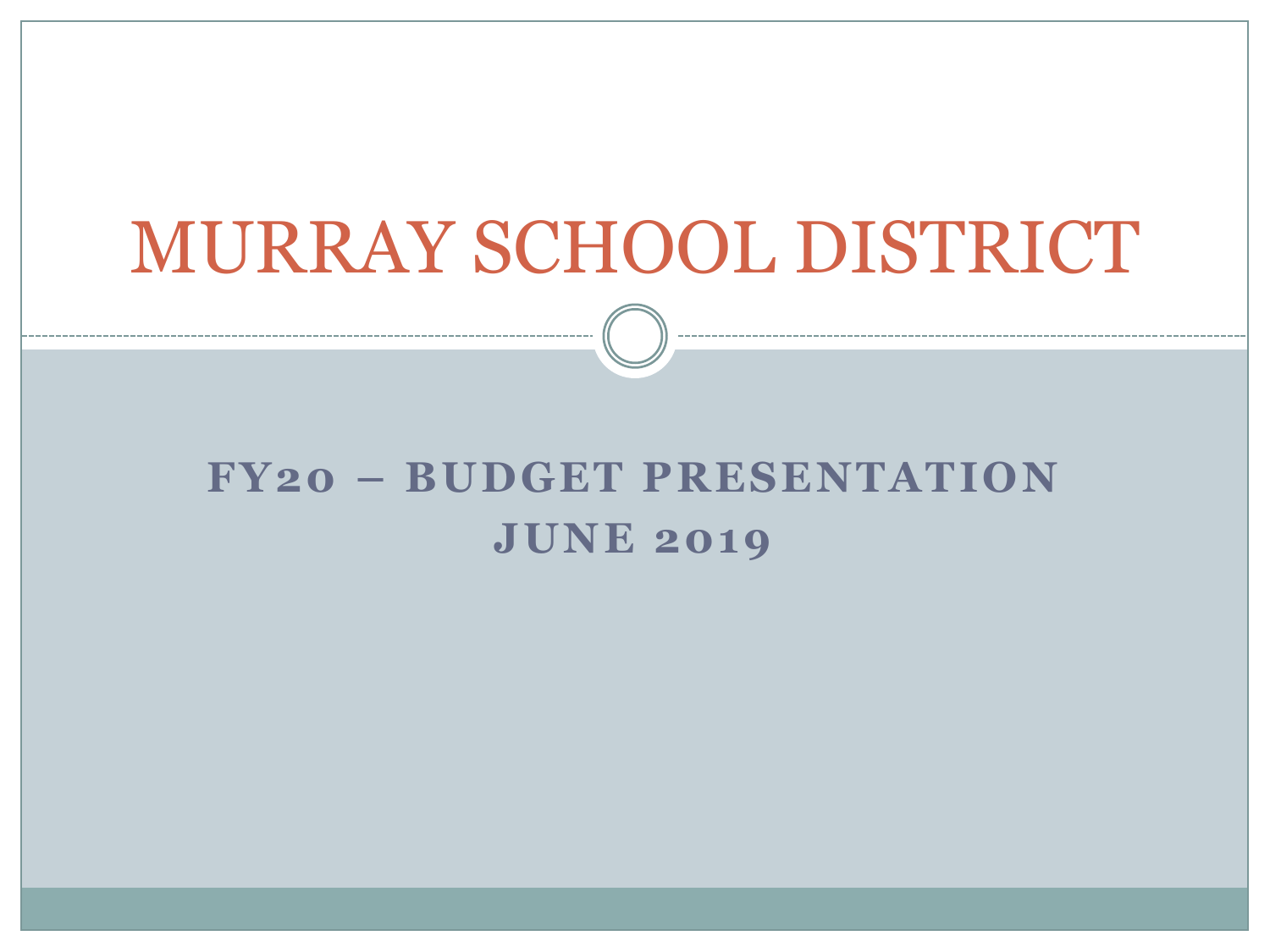### FY20 Legal Budget Requirements

- "Budget officer means…the school district's superintendent" (53G-7-302-1-a-i)
- "Before June 1 of each year, the budget officer shall prepare a tentative budget…." (53G-7-302-2)
- "The tentative budget shall be filed with the district business administrator…at least 15 days before the date of the budget's proposed adoption…" (53G-7-302-4)
- "…Before June 30 of each year, a local school board shall adopt a budget and make appropriations for the next fiscal year." (53G-7-303-2-a)
- "…Before the adoption or amendment of a budget, a local school board shall hold a public hearing" (53G-7-303-3-a)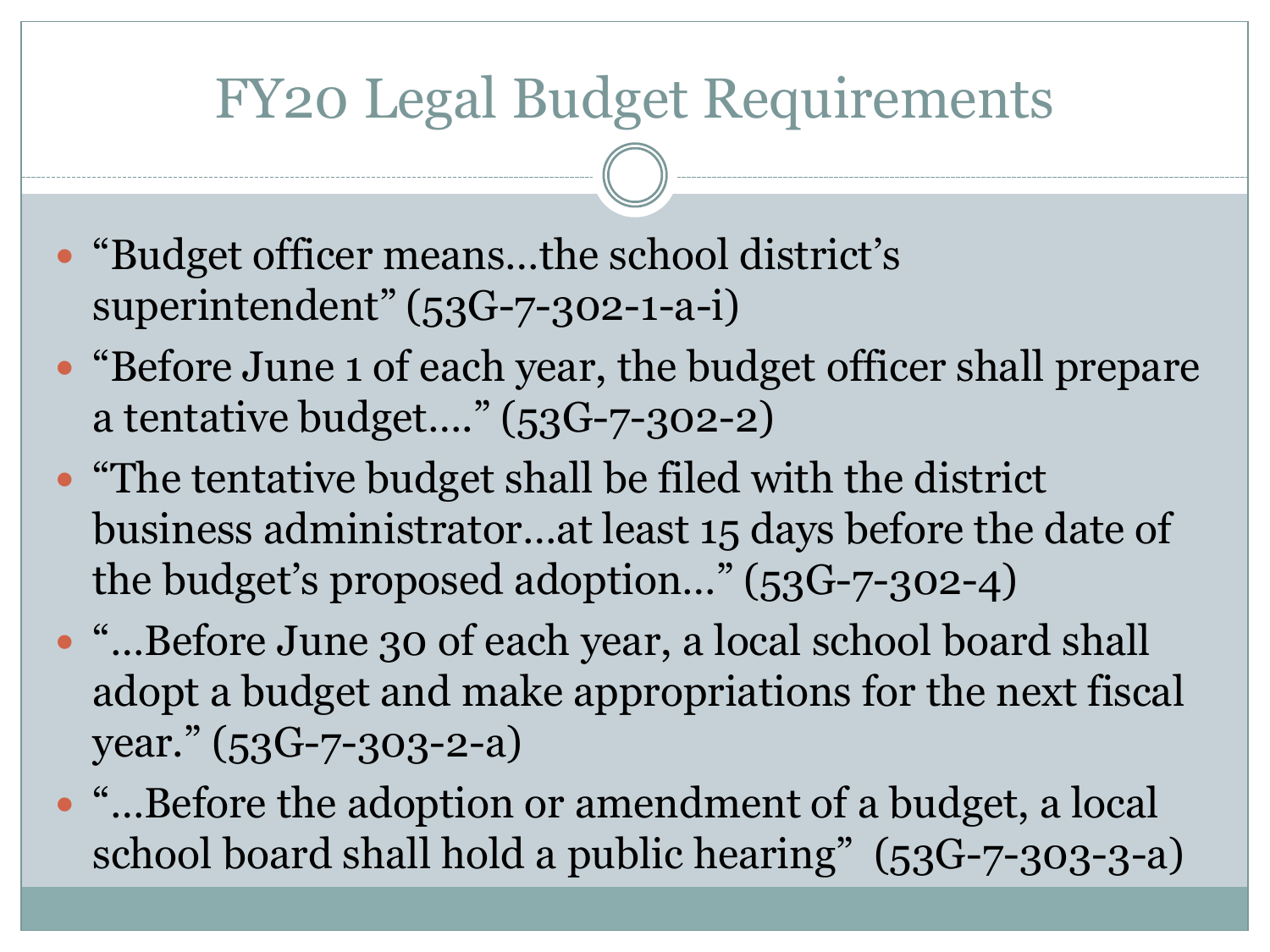### FY20 Legal Budget Requirements cont.

- "...At least 10 days prior to the public hearing, a local board shall:
	- Publish a notice of the public hearing in a newspaper….of general circulation in the school district…
	- Publish a notice of the public hearing electronically…
	- File a copy of the proposed budget with the local school board's business administrator for public inspection and
	- Post the proposed budget on the school district's internet website."  $(53G-7-303-3-b)$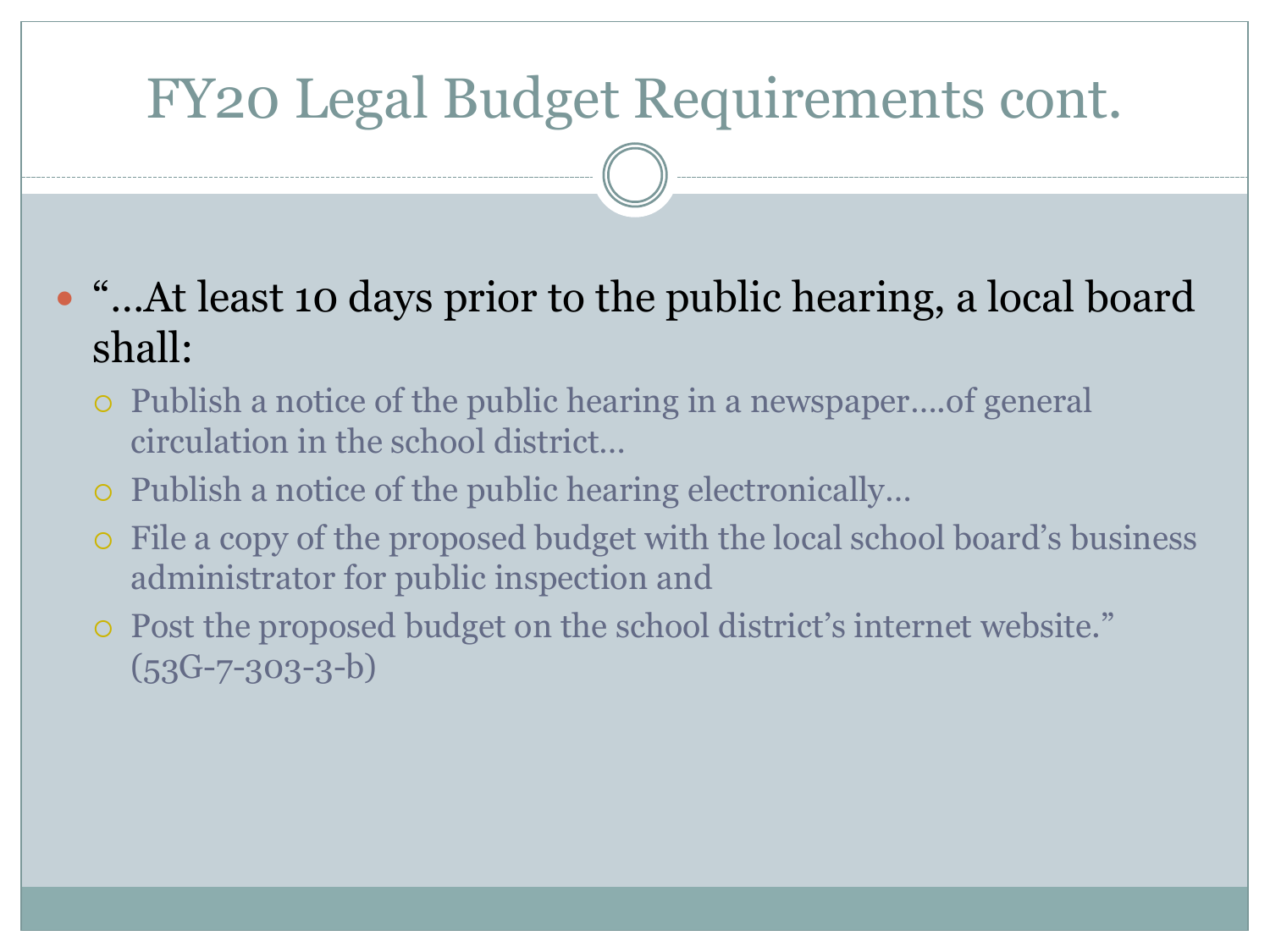### Overview – FY20 Budget Assumptions

- Tax Rate Value of \$4.25 billion or increase of \$339 million (8.75%)
- Budgeted WPU decrease of 150 Students
- WPU increase from \$3,395 to \$3,532 or 4%
- 5% increase in health insurance premium costs To be paid by employees on Med+ Plan
- All on-going costs funded with on-going money
- Reduction of 2 Teaching FTE due to reduced student enrollment in the current year
- Funding Lanes and COLA'S for All Employees
	- Steps funded for Classified and Administrative Personnel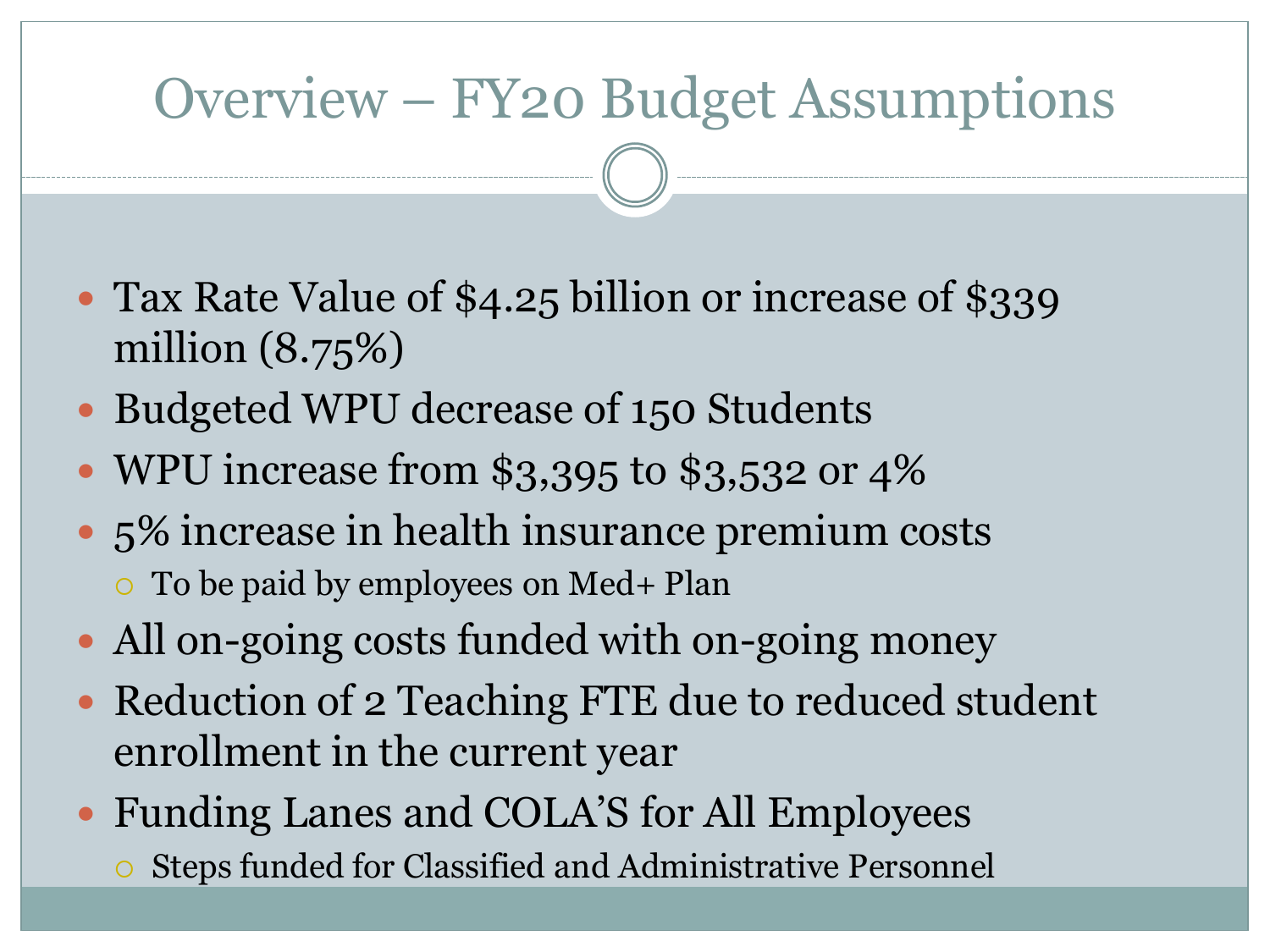### Budget Items

- Increased Unrestricted State Funding of WPU \$335,870
- Increased Transportation Funding of \$23,509
- No Health Insurance Plan Modifications
- Health Insurance Premium Increase \$233,767
- Beginning Teacher Salary Increased to \$50,000
	- All Teachers Receive \$6,961
		- o Includes \$500 TSSA Teacher Payment
		- o From 8.77% to 16.17% Increase on Salary Schedule
		- o 48% of Teachers on Top Step of Salary Schedule
	- Requires a Truth-In-Taxation Hearing in August
	- 100% of Tax Increase For Teachers Only
- Other Employee Groups to See COLA Increases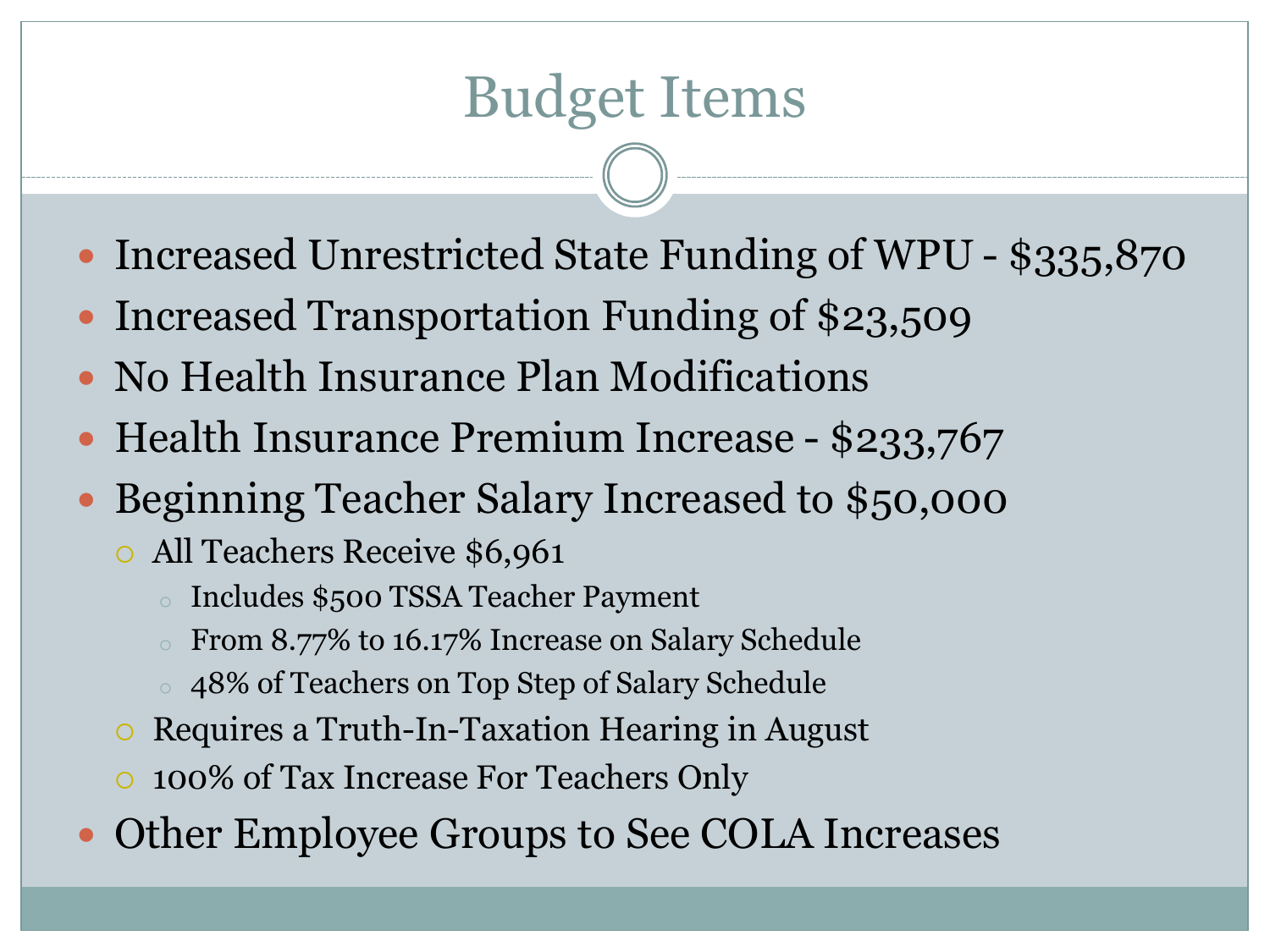### Budget Items – Cont.

#### Recent Property Tax Increases

|         |        |               | 58.64 Hillcrest Junior High, Seismic      |
|---------|--------|---------------|-------------------------------------------|
| 560,000 |        |               | 28.60 Retirement, Class Size, .5% COLA    |
| 187,109 |        |               | 8.55 Class Size (Voted Leeway Adjustment) |
| 607,198 |        |               | 29.14 Charter Local Replacement, 7.5 FTE  |
|         | Amount | 33,746,611 \$ | Impact On<br>S250k Home   Purpose:        |

| <b>93.00</b><br>.868.226<br>FY19-20<br>q٩<br>eacher Salary<br>ㅗ ~~<br>س<br><u>.</u> |
|-------------------------------------------------------------------------------------|
|-------------------------------------------------------------------------------------|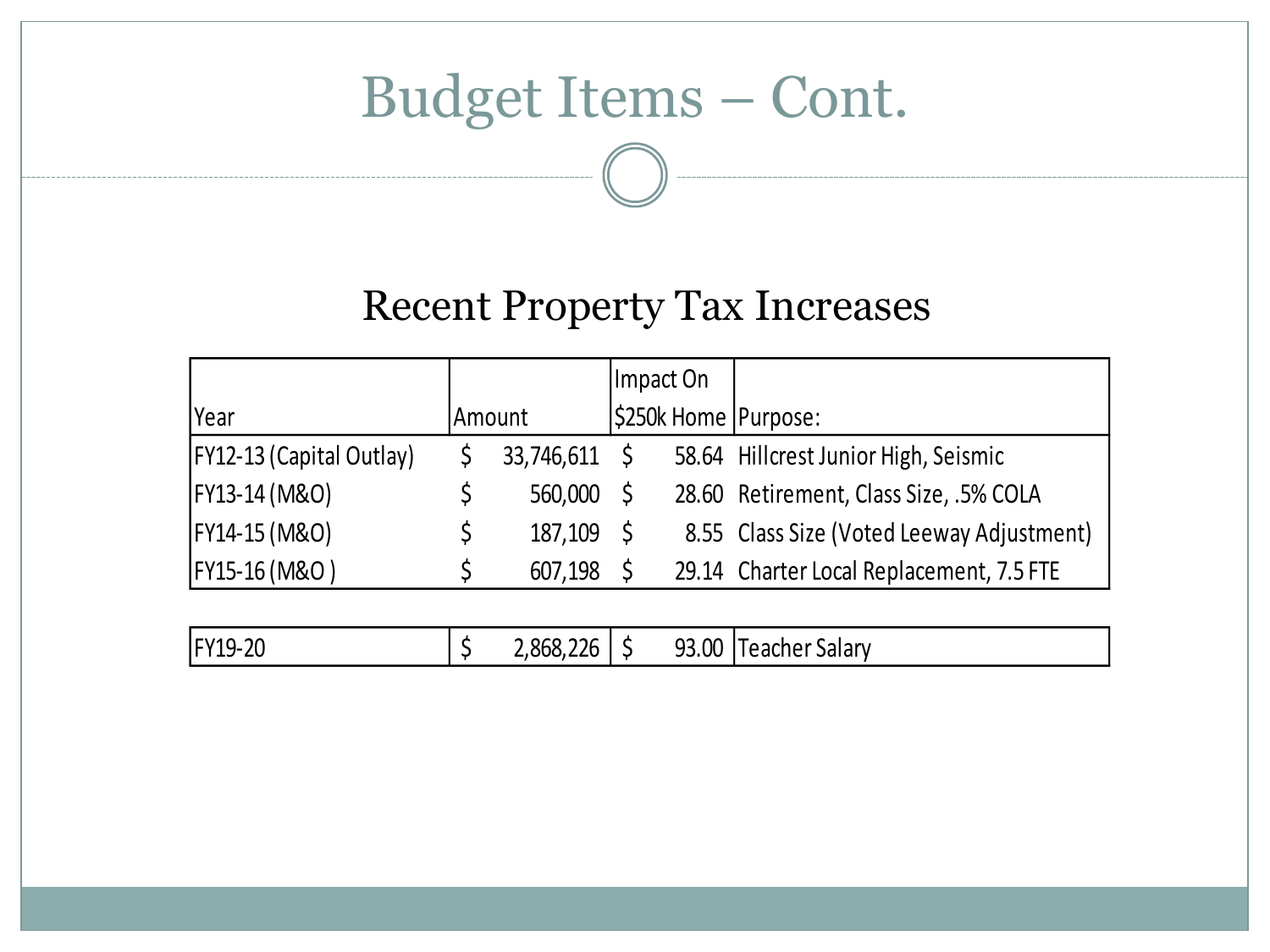### Tax Rate Comparison

| <b>SALT LAKE</b>                                | <b>JORDAN</b> |                |                |               |
|-------------------------------------------------|---------------|----------------|----------------|---------------|
|                                                 |               | <b>GRANITE</b> | <b>CANYONS</b> | <b>MURRAY</b> |
| 0.005500                                        | 0.006501      | 0.007822       | 0.006435       | 0.005885      |
| \$303                                           | \$358         | \$430          | \$354          | \$324         |
|                                                 |               |                |                |               |
| 0.005500                                        | 0.006501      | 0.007822       | 0.007055       | 0.006561      |
| \$303                                           | \$358         | \$430          | \$388          | \$361         |
| .009642 South Sanpete SD / .004369 Park City SD |               |                |                |               |
|                                                 | 0.006994      |                |                |               |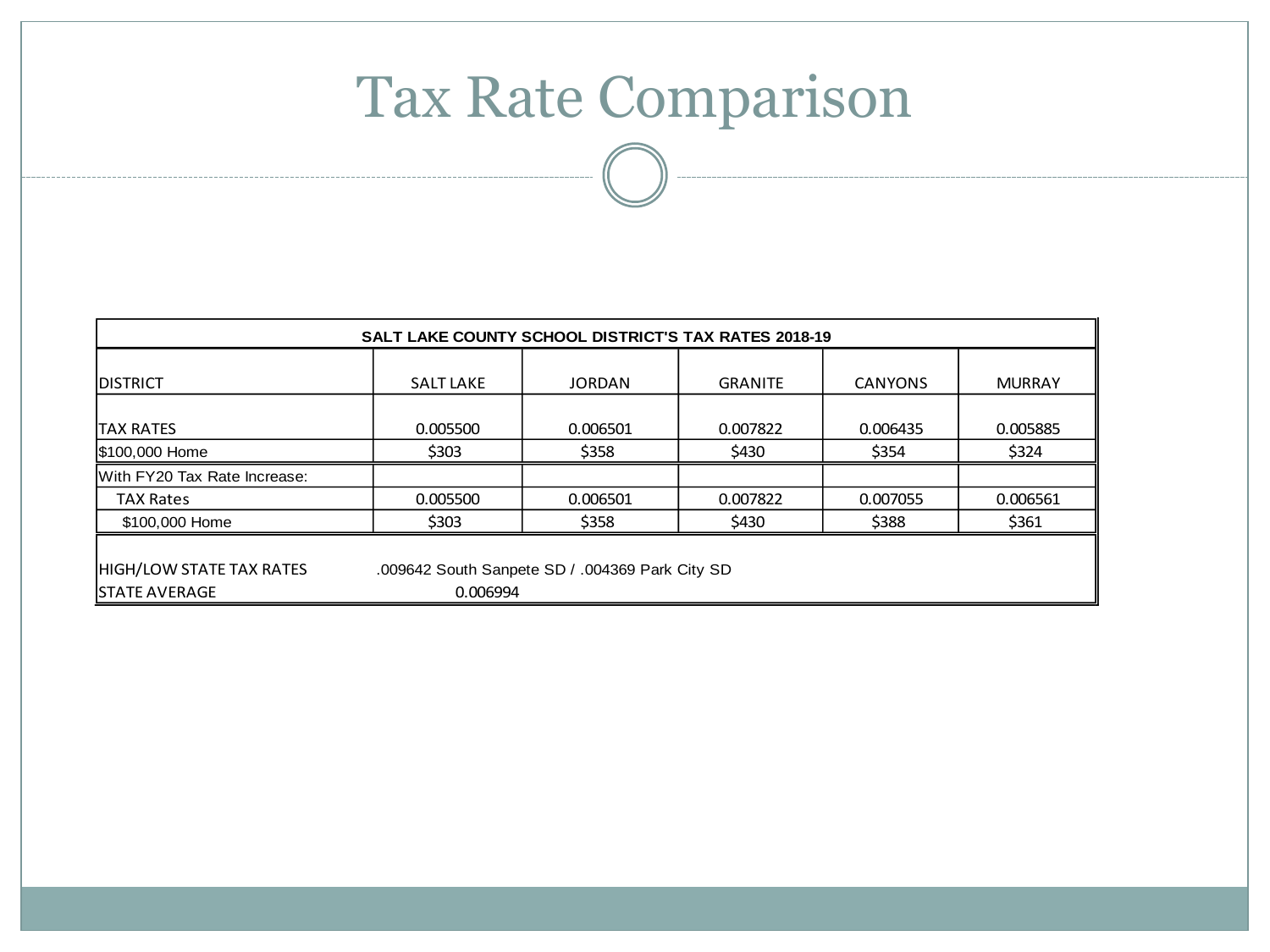### Tax Rate Comparison

|                                 | <b>MAXIMUM</b>         | <b>FISCAL</b>   | <b>FISCAL</b>   |               | DIFFERENCE DIFFERENCE |
|---------------------------------|------------------------|-----------------|-----------------|---------------|-----------------------|
|                                 | <b>TAX RATE BY LAW</b> | 2018-19         | 2019-20         | <b>ACTUAL</b> | %                     |
| <b>EST ASSESSED VALUES*</b>     |                        | \$3,873,864,627 | \$4,212,827,782 | \$338,963,155 | 8.75%                 |
| <b>IMOTOR VEHICLE ESTIMATES</b> |                        | \$<br>800,000   | \$<br>800,000   | \$0           | $0.00\%$              |
| <b>ITAX RATES</b>               |                        |                 |                 |               |                       |
| M&O BASIC                       | Calculated             | .001666         | .001669         | 0.000003      | 0.18%                 |
| <b>NOTED LEEWAY</b>             | Voted (.001786)        | .001786         | .001786         | 0.000000      | 0.00%                 |
| LOCAL BOARD LEVY                | 0.002500               | .0008351        | .001450         | 0.000615      | 73.65%II              |
| TOTAL M&O                       |                        | .004287         | .004905         | 0.000618      | 14.42%                |
| ICAPITAL OUTLAY                 | 0.003                  | .0006461        | .000600         | $-0.000046$   | $-7.12%$              |
| <b>ICERTIFIED RATE TOTAL</b>    |                        | .0049331        | .005505         | .000572       | 11.60%                |
| <b>ICHARTER LOCAL LEVY</b>      | Calculated             | .0000441        | .000050         | 0.000006      | 13.64%                |
| <b>DEBT SERVICE</b>             | Sufficient             | .000908         | .000895         | $-0.000013$   | $-1.43%$              |
| <b>TOTAL ALL RATES</b>          |                        | .005841         | .006400         | 0.000559      | 9.57%                 |

| SALT LAKE COUNTY SCHOOL DISTRICT'S TAX RATES 2017-18 |                                                          |               |                |                |               |  |
|------------------------------------------------------|----------------------------------------------------------|---------------|----------------|----------------|---------------|--|
| <b>IDISTRICT</b>                                     | SALT LAKE                                                | <b>JORDAN</b> | <b>GRANITE</b> | <b>CANYONS</b> | <b>MURRAY</b> |  |
| <b>TAX RATES</b>                                     | 0.005748<br>0.006424<br>0.006779<br>0.007203<br>0.006185 |               |                |                |               |  |
| \$100,000 home                                       | \$316                                                    | \$353         | \$373          | \$396          | \$340         |  |
|                                                      |                                                          |               |                |                |               |  |
| HIGH/LOW STATE TAX RATES                             | .009642 South Sanpete SD / .003951 Park City SD          |               |                |                |               |  |
| <b>STATE AVERAGE</b>                                 | 0.006994                                                 |               |                |                |               |  |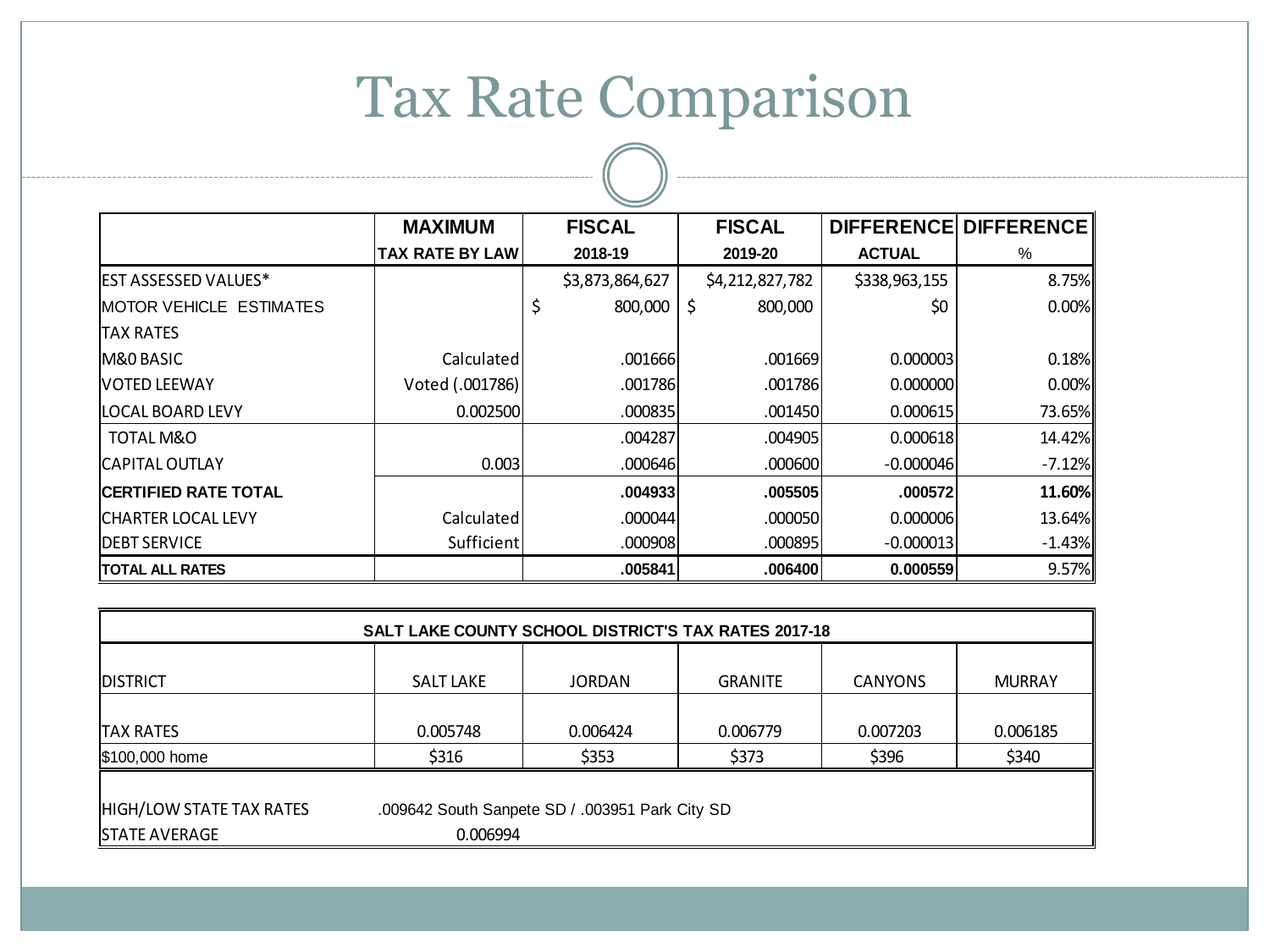### Certified Tax Rate

- Districts can only collect new taxes on "New Growth" (new property) not inflationary growth on existing property
- Example: Business with taxable value of \$100,000, Tax Rate of  $10\% = $10,000$  in taxes
	- Following year business has taxable value of \$200,000
	- Tax rate is lowered to generate the same \$10,000
		- $\times$  5% times \$200,000 = \$10,000
- Districts can only collect additional taxes on inflationary growth through truth-in-taxation (tax increase)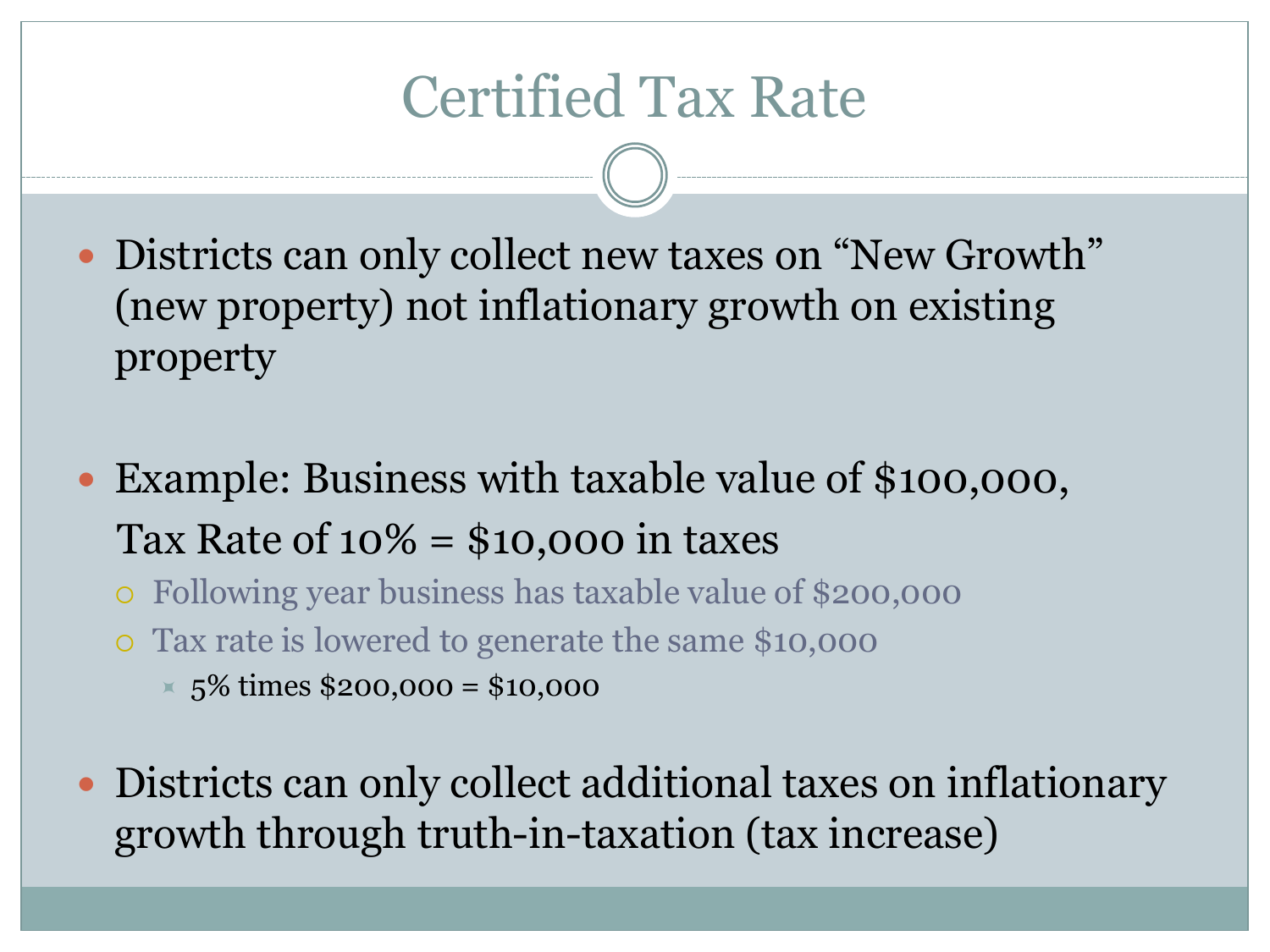### "New Growth" in Murray

|      | Tax Year Tax Rate Value | New Growth     | <b>New Growth Rate</b> |  |
|------|-------------------------|----------------|------------------------|--|
| 2012 | 2,583,231,706           | (20, 406, 526) | $-0.79%$               |  |
| 2013 | 2,693,745,086           | 71,355,239     | 2.76%                  |  |
| 2014 | 2,751,605,072           | (28, 132, 209) | $-1.04%$               |  |
|      |                         |                |                        |  |
| 2015 | 2,919,220,635           | 23,977,114     | 0.87%                  |  |
| 2016 | 3,186,949,701           | 18,382,962     | 0.63%                  |  |
| 2017 | 3,501,906,766           | 63,073,130     | 1.98%                  |  |
| 2018 | 3,873,864,627           | 372,006,368    | 10.62%                 |  |
| 2019 | 4,212,827,782           | 338,963,155    | 8.75%                  |  |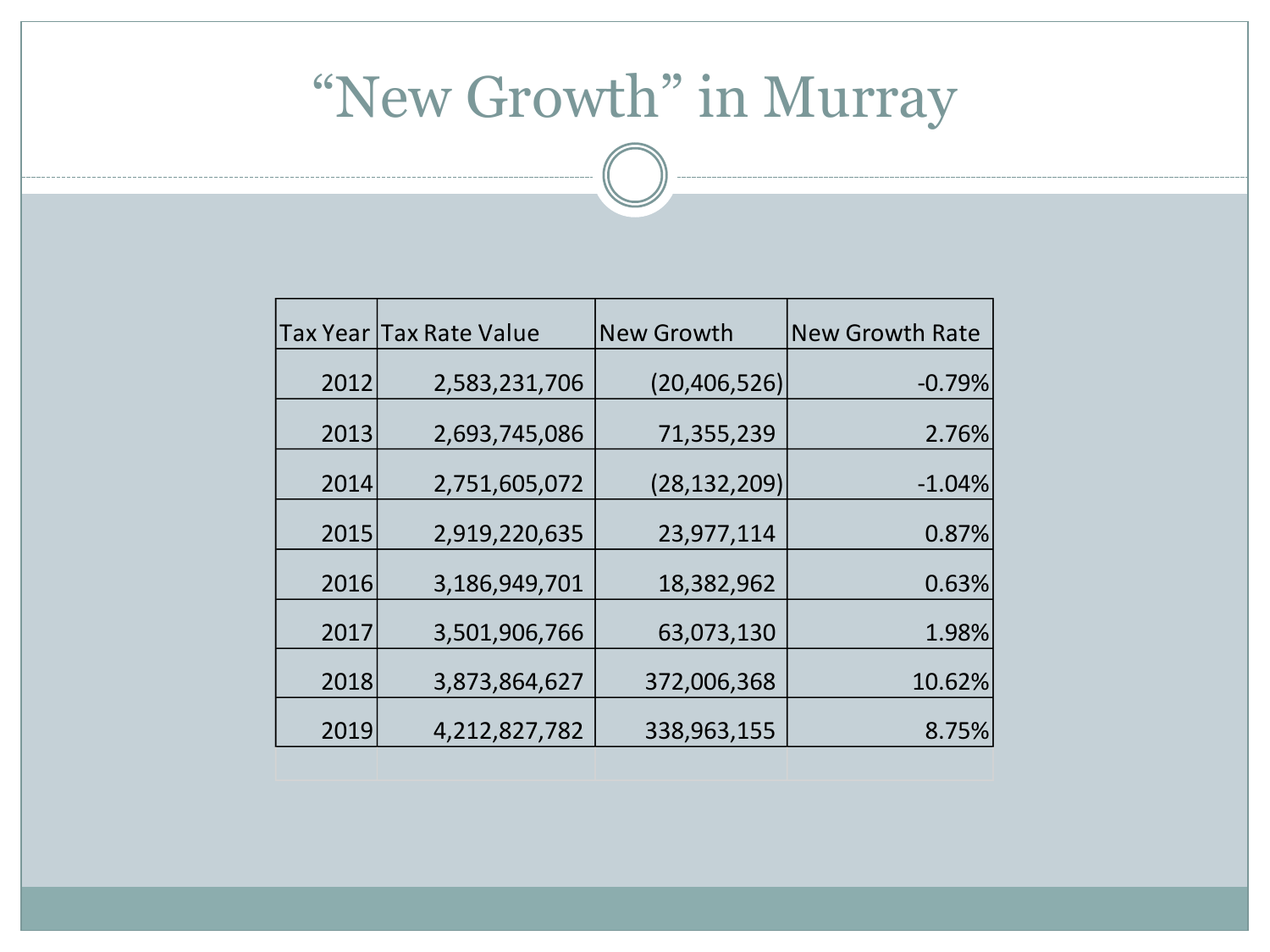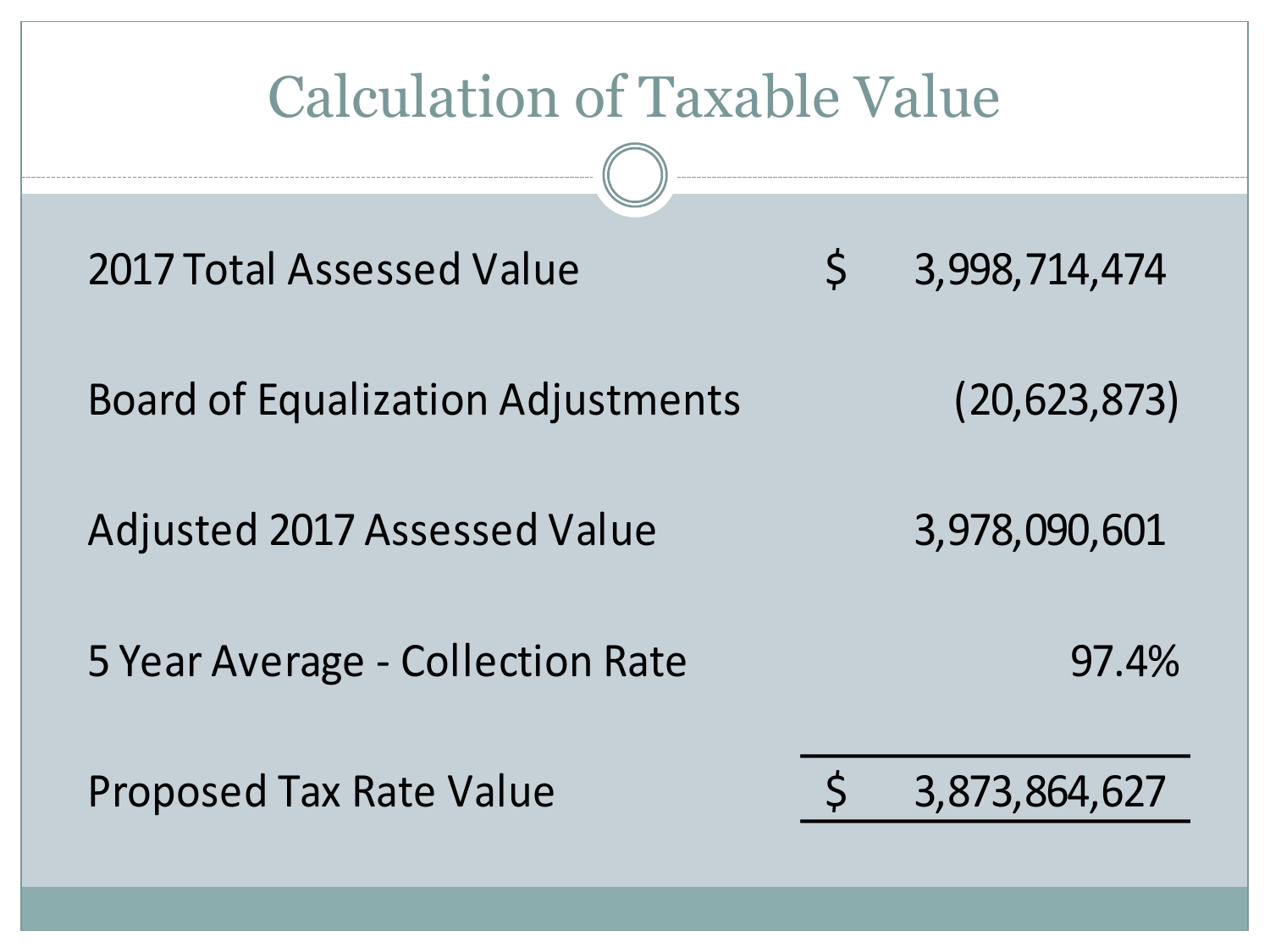#### **MURRAY CITY SCHOOL DISTRICT 2018-19 BUDGET COMPARED TO 2019-20 BUDGET**

|                                            | 2017-18       | 2018-19              | 2019-20         |
|--------------------------------------------|---------------|----------------------|-----------------|
|                                            | <b>ACTUAL</b> | <b>FINAL AMENDED</b> | <b>PROPOSED</b> |
|                                            |               | <b>BUDGET</b>        | <b>BUDGET</b>   |
| <b>REVENUE AND OTHER FINANCING SOURCES</b> |               |                      |                 |
| MAINTENANCE AND OPERATION FUND             | \$47,583,613  | \$48,916,634         | \$51,815,520    |
| <b>STUDENT ACTIVITIES FUND</b>             | \$1,596,990   | \$2,200,000          | \$2,200,000     |
| NON K-12 PROGRAM FUND                      | 744,864       | 678,857              | 725,875         |
| <b>RDA FUND</b>                            | 1,746,911     | 2,117,806            | 2,117,806       |
| <b>DEBT SERVICE</b>                        | 3,527,319     | 3,556,700            | 3,528,500       |
| CAPITAL PROJECTS FUND                      | 3,231,273     | 5,923,982            | 3,210,408       |
| <b>SCHOOL LUNCH FUND</b>                   | 2,463,307     | 2,476,430            | 2,476,430       |
| <b>TOTAL FUND SOURCES</b>                  | \$60,894,277  | \$65,870,409         | \$66,074,539    |
|                                            |               |                      |                 |
| <b>EXPENDITURES AND OTHER USES</b>         |               |                      |                 |
| <b>SALARIES</b>                            | \$28,660,438  | \$31,018,608         | \$32,687,049    |
| <b>EMPLOYEE BENEFITS</b>                   | 12,499,375    | 12,725,832           | 13,772,264      |
| <b>PURCHASED PROFESSIONAL SERVICES</b>     | 700,951       | 634,975              | 637,725         |
| <b>PURCHASED PROPERTY SERVICES</b>         | 615,927       | 608,028              | 535,535         |
| <b>OTHER PURCHASED SERVICES</b>            | 447,150       | 514,506              | 515,799         |
| <b>SUPPLIES AND MATERIALS</b>              | 3,887,685     | 3,535,299            | 3,473,136       |
| <b>PROPERTY AND EQUIPMENT</b>              | 829,288       | 337,100              | 496,183         |
| <b>OTHER OBJECTS</b>                       | 88,769        | 84,003               | 118,469         |
| <b>TOTAL M&amp;O</b>                       | 47,729,583    | 49,458,351           | 52,236,160      |
| <b>STUDENT ACTIVITIES FUND</b>             | 1,638,180     | 2,200,000            | 2,200,000       |
| NON K-12 PROGRAM FUND                      | 727,648       | 733,897              | 782,823         |
| <b>RDA FUND</b>                            | 1,746,911     | 2,117,806            | 2,117,806       |
| <b>DEBT SERVICE</b>                        | 3,516,749     | 3,531,700            | 3,528,500       |
| <b>CAPITAL PROJECTS</b>                    | 2,643,708     | 3,227,090            | 2,988,855       |
| <b>SCHOOL LUNCH FUND</b>                   | 2,591,777     | 2,766,386            | 2,998,658       |
| TOTAL EXPENDITURES AND FUND TRANSFERS      | \$60,594,556  | \$64,035,230         | \$66,852,802    |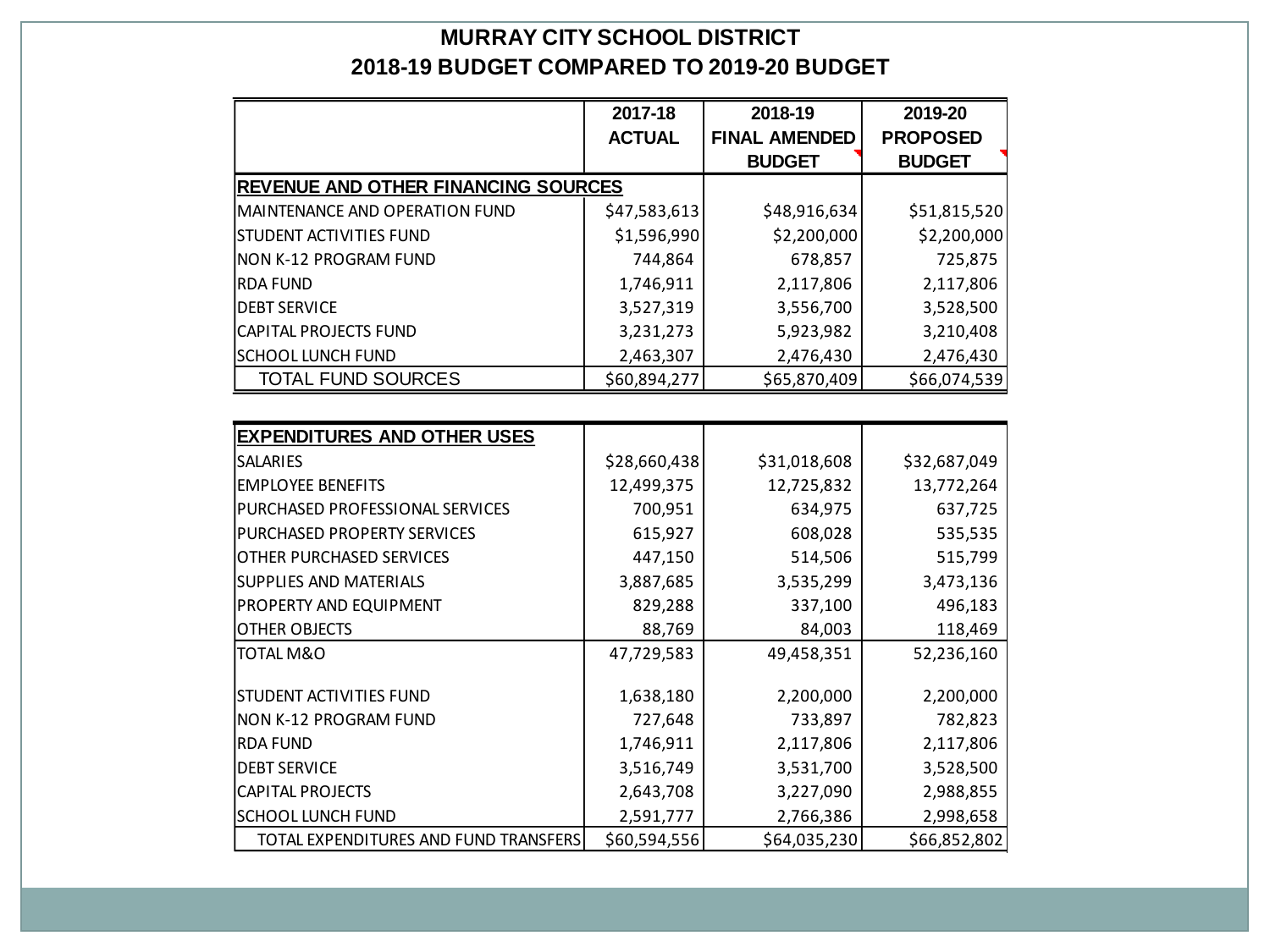# Budget Hearing (Public Comment)